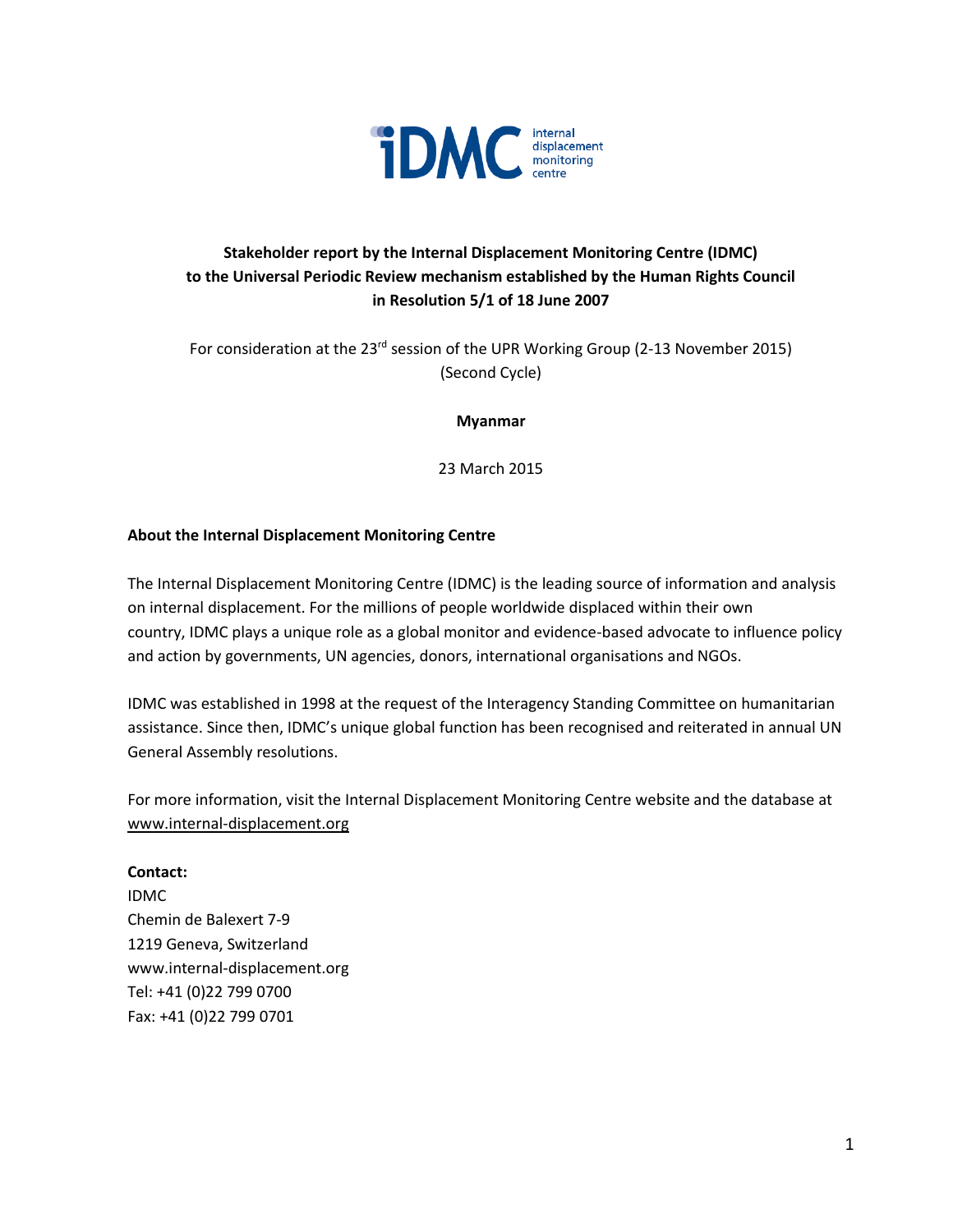### **I. Methodology**

This report draws on IDMC's report on internal displacement in Myanmar published in July 2014<sup>1</sup> and also uses information collected since then. It is based on documents published by international organisations, national and international NGOs and media, and interviews with key informants.

The  $10<sup>th</sup>$  session of the UPR Working Group, which reviewed Myanmar as part of the First Cycle, predated the beginning of several new internal displacement situations resulting from armed conflict in Kachin/northern Shan and Kayin states and from inter-communal violence in Rakhine state and Mandalay region. The present submission covers these situations in addition to protracted internal displacement in south-eastern Myanmar. It focuses on the human rights of IDPs and their access to durable solutions.

#### **II. Internal displacement in Myanmar**

IDMC estimates that there were up to 645,000 IDPs as a result of conflict and violence in Myanmar as of 31 December 2014. Among them, 145,600 were in Rakhine state<sup>2</sup>; 98,400 in Kachin and northern Shan states<sup>3</sup>; 3,300 in Mandalay region<sup>4</sup>; and up to 398,000 in the south-east (southern Shan, Kayah, Kayin, Mon states and Bago and Tanintharyi regions), including 2,000 forced to flee in Kayin in September and October 2014<sup>5</sup>. In addition, more than 16,250 people were newly displaced in Kachin and northern Shan between January and early March 2015.<sup>6</sup>

#### *Inter-communal violence*

Displacement in Rakhine state, among the poorest in Myanmar, is the result of inter-communal violence between Rakhine Buddhists on the one hand and Rohingyas and other Muslims on the other, which happened in June and October 2012.<sup>7</sup>

IDPs remaining in Mandalay region were displaced by inter-communal violence between Buddhists and Muslims in March 2013 in the context of increasing anti-Muslim rhetoric from the 969 Movement, a nationalist Buddhist organisation. 8

#### *Internal armed conflict*

 $\overline{a}$ 

In Kachin and northern Shan states, armed conflict between Myanmar's armed forces, referred to officially as *Tatmadaw*, and non-state armed groups (NSAGs) including the Kachin Independence Army

<sup>6</sup> OCHA, [Myanmar: New displacement in Kachin and northern Shan states,](http://reliefweb.int/map/myanmar/myanmar-new-displacement-kachin-and-northern-shan-states-27-feb-2015) 27 February 2015; Irrawaddy, Hundreds of Villagers [Still Displaced in Hpakant,](http://www.irrawaddy.org/burma/hundreds-villagers-still-displaced-hpakant.html) 10 February 2015; Irrawaddy, [350 Displaced Civilians Arrive in Shan Border Town,](http://www.irrawaddy.org/burma/350-displaced-civilians-arrive-in-shan-border-town.html) 5 March 2015 <sup>7</sup> ICG[, The Dark Side of Transition: Violence Against Muslims in Myanmar,](http://www.crisisgroup.org/en/regions/asia/south-east-asia/myanmar/251-the-dark-side-of-transition-violence-against-muslims-in-myanmar.aspx) 1 October 2013, p.7; HRW, "The Government Could

[Have Stopped This": Sectarian Violence and Ensuing Abuses in Burma's Arakan State](http://www.hrw.org/reports/2012/07/31/government-could-have-stopped), 1 August 2012, pp.18-19

<sup>&</sup>lt;sup>1</sup> IDMC, <u>Myanmar: comprehensive solutions needed for recent and long-term IDPs alike</u>, 1 July 2014

<sup>&</sup>lt;sup>2</sup> Shelter/NFI/CCCM cluster[, Rakhine cluster analysis report,](https://www.sheltercluster.org/Asia/Myanmar/RakhineAndKachin/Documents/Shelter-NFI-CCCM%20Rakhine%20Cluster%20Analysis%20Report,%201st%20November%202014.xlsm) 1 November 2014

<sup>&</sup>lt;sup>3</sup> Shelter/NFI/CCCM cluster[, Kachin and Northern Shan Cluster Analysis Report,](https://www.sheltercluster.org/Asia/Myanmar/RakhineAndKachin/Documents/Shelter-NFI-CCCM%20Kachin%20%20Northern%20Shan%20Cluster%20Analysis%20Report%201st%20January%202015.xlsm) 1 January 2015; OCHA, Humanitarian Bulletin [Myanmar, Issue 4: 1](http://reliefweb.int/report/myanmar/humanitarian-bulletin-myanmar-issue-4-1-30-april-2014-enmy) – 30 April 2014, 30 April 2014, p.1

<sup>4</sup> [OCHA,](http://reliefweb.int/report/myanmar/myanmar-humanitarian-bulletin-issue-10-1-31-october-2014-enmy) 31 October 2014, p.3

<sup>&</sup>lt;sup>5</sup> TBC[, Myanmar: IDPs by Township,](http://reliefweb.int/map/myanmar/myanmar-idps-township) 4 February 2014; TBC[, Protection and Security concerns in South East Burma / Myanmar,](http://reliefweb.int/report/myanmar/protection-and-security-concerns-south-east-burma-myanmar) 6 November 2014, p.1; TBC[, Changing Realities, Poverty and Displacement in South East Burma/Myanmar,](http://reliefweb.int/report/myanmar/changing-realities-poverty-and-displacement-south-east-burmamyanmar) 31 October 2012, p.2; Karen Rivers Watch[, Afraid to Go Home: Recent Violent Conflict and Human Rights Abuses in Karen State,](http://kesan.asia/index.php/resources/publications-media/reports/viewdownload/4-reports/156-afraid-to-go-home-recent-violent-conflict-and-human-rights-abuses-in-karen-state) 6 November 2014, pp.2, 7, 11-12; UNHCR, [Myanmar SE operation: Return assessments,](../../ak.glatz/AppData/Local/Temp/data.unhcr.org/thailand/download.php%3fid=398) 1 January 2015, p.1

<sup>8</sup> OCHA, Myanmar: Humanitarian [Bulletin, Issue: March 2013,](http://reliefweb.int/report/myanmar/myanmar-humanitarian-bulletin-issue-march-2013) 31 March 2013, p.1; IDMC[, Myanmar: comprehensive solutions](http://www.internal-displacement.org/south-and-south-east-asia/myanmar/2014/myanmar-comprehensive-solutions-needed-for-recent-and-long-term-idps-alike) [needed for recent and long-term IDPs alike,](http://www.internal-displacement.org/south-and-south-east-asia/myanmar/2014/myanmar-comprehensive-solutions-needed-for-recent-and-long-term-idps-alike) 1 July 2014, p.6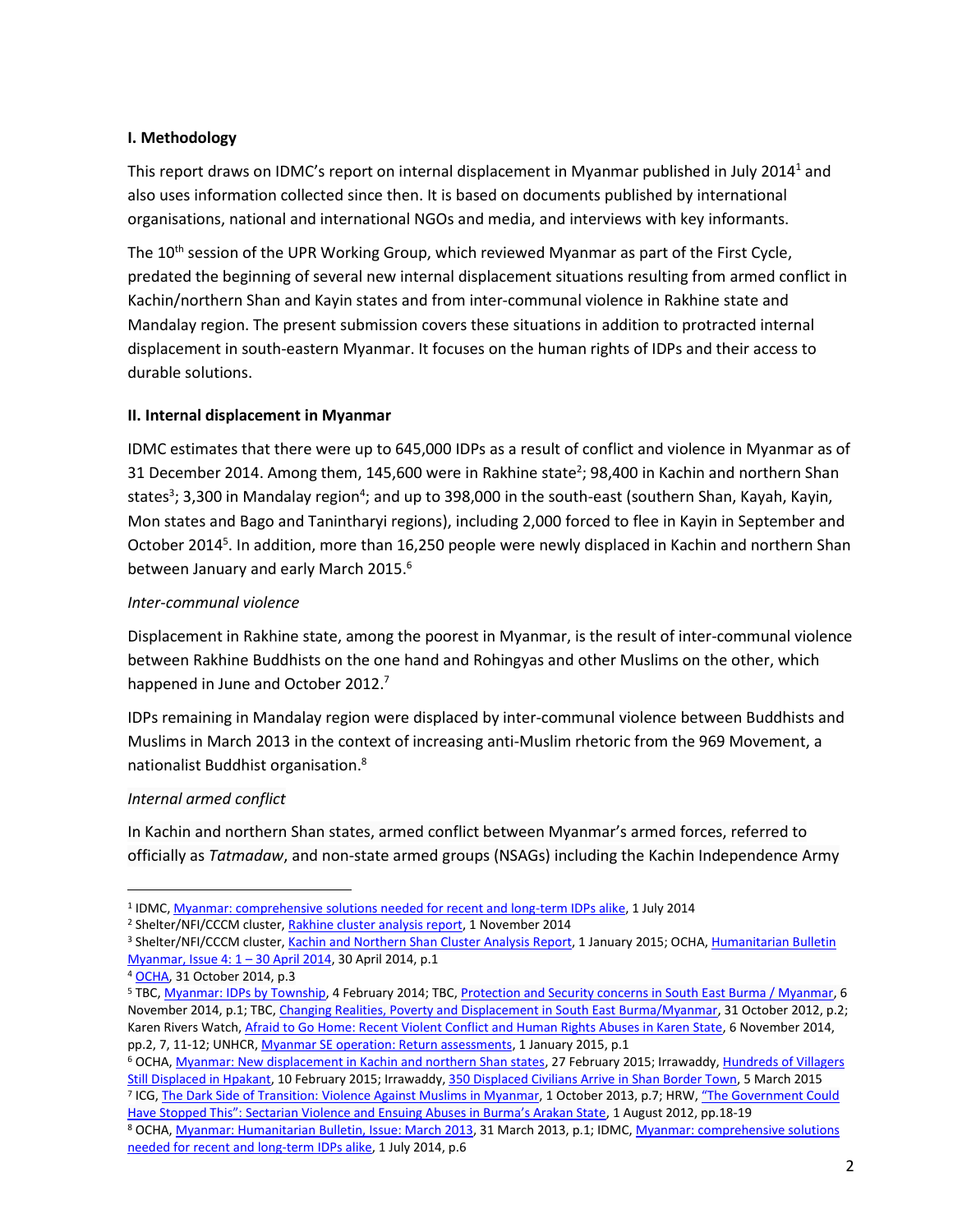(KIA) reignited in June 2011 after a 17-year-long ceasefire and has been ongoing since.<sup>9</sup> Most recently, clashes in Kachin's Hpakant township in January 2015 displaced 2,000.<sup>10</sup> New displacement in the Kokang special region of northern Shan is the result of fighting since February 2015 between the *Tatmadaw* on the one hand and two NSAGs, the Myanmar National Democratic Alliance Army (MNDAA) and the Ta'ang National Liberation Army (TNLA) on the other. $^{11}$ 

In south-eastern Myanmar, protracted armed conflict since 1962 came to a halt in most areas as a result of ceasefire agreements the government elected in 2010 concluded with many of the main NSAGs in 2011 and 2012.<sup>12</sup> In September and October 2014, however, there were several clashes in Kayin state's Hpa-an and Hpapun districts between the Democratic Karen Benevolent Army (DKBA), an NSAG, on the one hand and the *Tatmadaw* and Border Guard Force on the other, which have led to new displacement. 13

#### **III. Main issues of concern**

#### *1. Non-discrimination<sup>14</sup>*

 $\overline{a}$ 

### *Discrimination as a factor contributing to internal displacement*

Members of Myanmar's ethnic or religious minority groups including stateless persons constitute the overwhelming majority of people internally displaced as a result of conflict and violence. According to the UN Special Rapporteur on the situation of human rights in Myanmar, "[t]he displacement of minorities is one indicator of the degree to which their rights are respected, protected and fulfilled."<sup>15</sup> Their displacement is in contradiction with the principle of non-discrimination, a fundamental principle in customary international law. 16

The majority of IDPs in Rakhine state are Rohingyas, while some are Kaman Muslims. The remainder are of Buddhist faith and belong to the Rakhine and Maramargyi ethnic minority groups.<sup>17</sup> While most

<sup>&</sup>lt;sup>9</sup> ICG, <u>[A Tentative Peace in Myanmar's Kachin Conflict](http://www.crisisgroup.org/en/regions/asia/south-east-asia/myanmar/b140-a-tentative-peace-in-myanmars-kachin-conflict.aspx)</u>, 12 June 2013, p.6-8

<sup>10</sup> Irrawaddy[, Hundreds of Villagers Still Displaced in Hpakant,](http://www.irrawaddy.org/burma/hundreds-villagers-still-displaced-hpakant.html) 10 February 2015

<sup>11</sup> Irrawaddy[, Fighting Spreads Through Northern Shan State, Displacing Hundreds of Civilians,](http://www.irrawaddy.org/burma/fighting-spreads-northern-shan-state-displacing-hundreds-civilians.html) 25 February 2015

<sup>&</sup>lt;sup>12</sup> ICG, [A Tentative Peace in Myanmar's Kachin Conflict](http://www.crisisgroup.org/en/regions/asia/south-east-asia/myanmar/b140-a-tentative-peace-in-myanmars-kachin-conflict.aspx), 12 June 2013, p.8; Myanmar Peace Monitor[, Armed Ethnic Groups;](http://www.mmpeacemonitor.org/stakeholders/armed-ethnic-groups) ICG Crisis Watch, 1 September 2013

<sup>13</sup> Karen Rivers Watch, [Afraid to Go Home: Recent Violent Conflict and Human Rights Abuses in Karen State,](http://kesan.asia/index.php/resources/publications-media/reports/viewdownload/4-reports/156-afraid-to-go-home-recent-violent-conflict-and-human-rights-abuses-in-karen-state) 6 November 2014, pp.2, 7, 11-12

<sup>&</sup>lt;sup>14</sup> (UDHR Art. 2; Geneva Conventions (GC) Common Article 3(1); UN Charter Art. 1(3); Guiding Principles on Internal

Displacement (GP) 1, 2, 4, 18, 22 and 29; Myanmar's Constitution, Chapter 8 Art. 348, 362 and 364(b))

<sup>15</sup> UNGA, [Situation of human rights in Myanmar,](http://reliefweb.int/report/myanmar/report-special-rapporteur-situation-human-rights-myanmar-yanghee-lee-a69398) A/69/398, 23 September 2014, p.10

<sup>&</sup>lt;sup>16</sup> The principle of non-discrimination is enshrined in Article 2 of the Universal Declaration of Human Rights (UDHR), Common Article 3(1) of the Geneva Conventions, Article 1(3) of the UN Charter, the Convention on the Elimination of all Forms of Discrimination against Women (CEDAW) and the Convention on the Rights of the Child (CRC), to both of which Myanmar is a party. Non-citizens, illegal migrants and stateless persons should all enjoy fundamental human rights under international law, including the right not to be discriminated against. OHCHR, Minority Rights: International Standards and Guidance for Implementation[, http://www.ohchr.org/Documents/Publications/MinorityRights\\_en.pdf,](http://www.ohchr.org/Documents/Publications/MinorityRights_en.pdf) pp.5-6, 8-12. Although Myanmar is not party to the International Covenant on Civil and Political Rights (ICCPR), the Human Rights Committee has made clear it its authoritative comments that the existence of minorities does not depend on state decisions but is to be established by objective criteria; and that non-citizens and even non-permanent residents qualify for protection under Article 27. The principle of non-discrimination in international human rights and humanitarian law does not preclude any distinctions between citizens and others. Rather, differentiation is permissible so long as this furthers a legitimate objective and sits within the bounds of proportionality, as in the case of States granting certain voting rights only to citizens, for example. However, this is not the case in Myanmar, where the 2008 Constitution restricts the principle of non-discrimination (chapter 8, article 348) to citizens only. <sup>17</sup> Shelter/NFI/CCCM cluster[, Rakhine cluster analysis report,](https://www.sheltercluster.org/Asia/Myanmar/RakhineAndKachin/Documents/Shelter-NFI-CCCM%20Rakhine%20Cluster%20Analysis%20Report,%201st%20November%202014.xlsm) 1 November 2014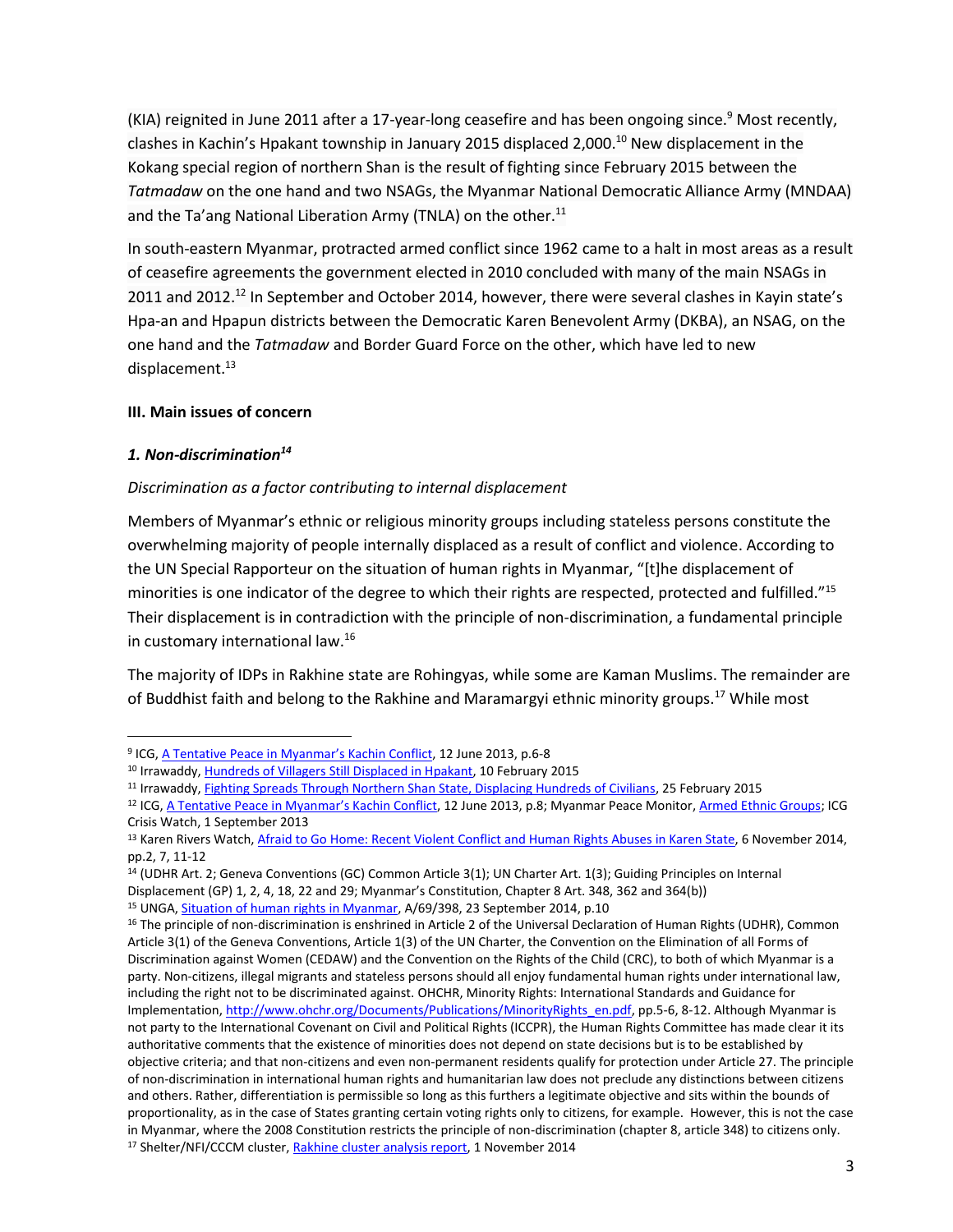Rohingyas are stateless, Kaman Muslims and the Buddhist groups are entitled to citizenship, but the central government has historically discriminated against them in terms of access to political representation and economic resources.<sup>18</sup>

Myanmar's Constitution provides for freedom of religion and "prohibit[s] […] any advocacy of national, racial or religious hatred that constitutes an incitement to discrimination, hostility or violence".<sup>19</sup> Intercommunal violence in both Rakhine state and Mandalay region, however, flared in the context of hate speech, leading to internal displacement.<sup>20</sup>

IDPs in Kachin, northern Shan and the south-east belong to ethnic minority groups entitled to citizenship. The root causes of conflict and violence resulting in their disproportionate displacement as described in Section II above, as well as the violations of their fundamental human rights during displacement referred to in Section III, Subsections 2 to 6 below, are linked to grievances stemming from long-entrenched discrimination by the central authorities against such groups in relation to political power-sharing and economic development.

### *Background to discrimination against Rohingyas*

Rohingyas are not recognised as one of Myanmar's 135 ethnic groups or national minorities.<sup>21</sup> Under the 1982 citizenship law, full citizenship is dependent on a person's membership in a national ethnic group, which constitutes discrimination based on race against non-members.<sup>22</sup> In spite of the fact that Rohingyas have been resident in the area that is now Rakhine state for generations, the government considers them illegal immigrants from Bangladesh, and the large majority are stateless. Refusing their right to self-identify as Rohingyas<sup>23</sup>, it calls them "Bengalis".<sup>24</sup> Most recently, the government announced expiration of the Rohingyas' "white cards" by 31 March 2015. The cards, while keeping holders' freedom of movement restricted and barring them from certain jobs and university programmes, gave them the right to vote in the 2010 general elections as well as access to health and education services.<sup>25</sup> The UN General Assembly has repeatedly expressed concern about discrimination against Rohingyas and other ethnic minorities.<sup>26</sup>

<sup>20</sup> In July 2014, moderate Buddhist and Muslim religious leaders managed to stop yet another incident of inter-communal violence ignited by hate speech in its early stages. IRIN, [Grassroots moves to quell Myanmar's communal violence](http://www.irinnews.org/report/100345/grassroots-moves-to-quell-myanmar-s-communal-violence), 15 July 2014 <sup>21</sup> DVB, [Rohingya minority given ID cards,](https://www.dvb.no/elections/rohingya-minority-given-id-cards/8592) 9 April 2010; IDMC interview, May 2014; IDMC, Myanmar: comprehensive solutions [needed for recent and long-term IDPs alike,](http://www.internal-displacement.org/south-and-south-east-asia/myanmar/2014/myanmar-comprehensive-solutions-needed-for-recent-and-long-term-idps-alike) 1 July 2014, p.6; ICG[, Myanmar: The Politics of Rakhine State,](http://www.crisisgroup.org/en/regions/asia/south-east-asia/myanmar/261-myanmar-the-politics-of-rakhine-state.aspx) 22 October 2014,

p.10 <sup>22</sup> ICG, *Myanmar: The Politics of Rakhine State*, 22 October 2014, p.32

 $\overline{a}$ 

<sup>18</sup> IDMC[, Myanmar: comprehensive solutions needed for recent and long-term IDPs alike,](http://www.internal-displacement.org/south-and-south-east-asia/myanmar/2014/myanmar-comprehensive-solutions-needed-for-recent-and-long-term-idps-alike) 1 July 2014, pp.5-6

<sup>&</sup>lt;sup>19</sup> UNGA, National report submitted in accordance with paragraph 15(a) of the annex to Human Rights Council resolution 5/1: [Myanmar,](http://www.ohchr.org/EN/HRBodies/UPR/PAGES/MMSession10.aspx) A/HRC/WG.6/10/MMR/1, 10 November 2010, p.7; Constitution of the Republic of the Union of Myanmar, Articles 362 and 364(b).

<sup>&</sup>lt;sup>23</sup> UN HRC[, Report of the Special Rapporteur on the situation of human rights in Myanmar,](http://www.ohchr.org/EN/HRBodies/HRC/RegularSessions/Session28/Documents/A_HRC_28_72_en.doc) Advance Unedited Version, A/HRC/28/72, p.14

<sup>&</sup>lt;sup>24</sup> HRC, Report of the Special Rapporteur on the situation of human rights in Myanmar,

A/HRC/25/64, 12 March 2014, p.12; IDMC interviews, May 2014; IDMC, Myanmar: comprehensive solutions needed for recent [and long-term IDPs alike,](http://www.internal-displacement.org/south-and-south-east-asia/myanmar/2014/myanmar-comprehensive-solutions-needed-for-recent-and-long-term-idps-alike) 1 July 2014, pp.5-6

<sup>&</sup>lt;sup>25</sup> Reuters[, In Rohingya camp, tensions mount over Myanmar plan to revoke ID cards,](http://www.reuters.com/article/2015/02/17/us-myanmar-rohingya-idUSKBN0LL05320150217) 16 February 2015; Irrawaddy, Winners [and Losers of the White Card's Demise](http://www.irrawaddy.org/news-analysis/winners-and-losers-of-the-white-cards-demise.html), 9 March 2015

<sup>&</sup>lt;sup>26</sup> See for example UNGA, Situation of human rights in Myanmar, A/RES/66/230, 3 April 2012, p.4; UNGA, Situation of human rights in Myanmar, A/RES/68/242, 24 February 2014, p.3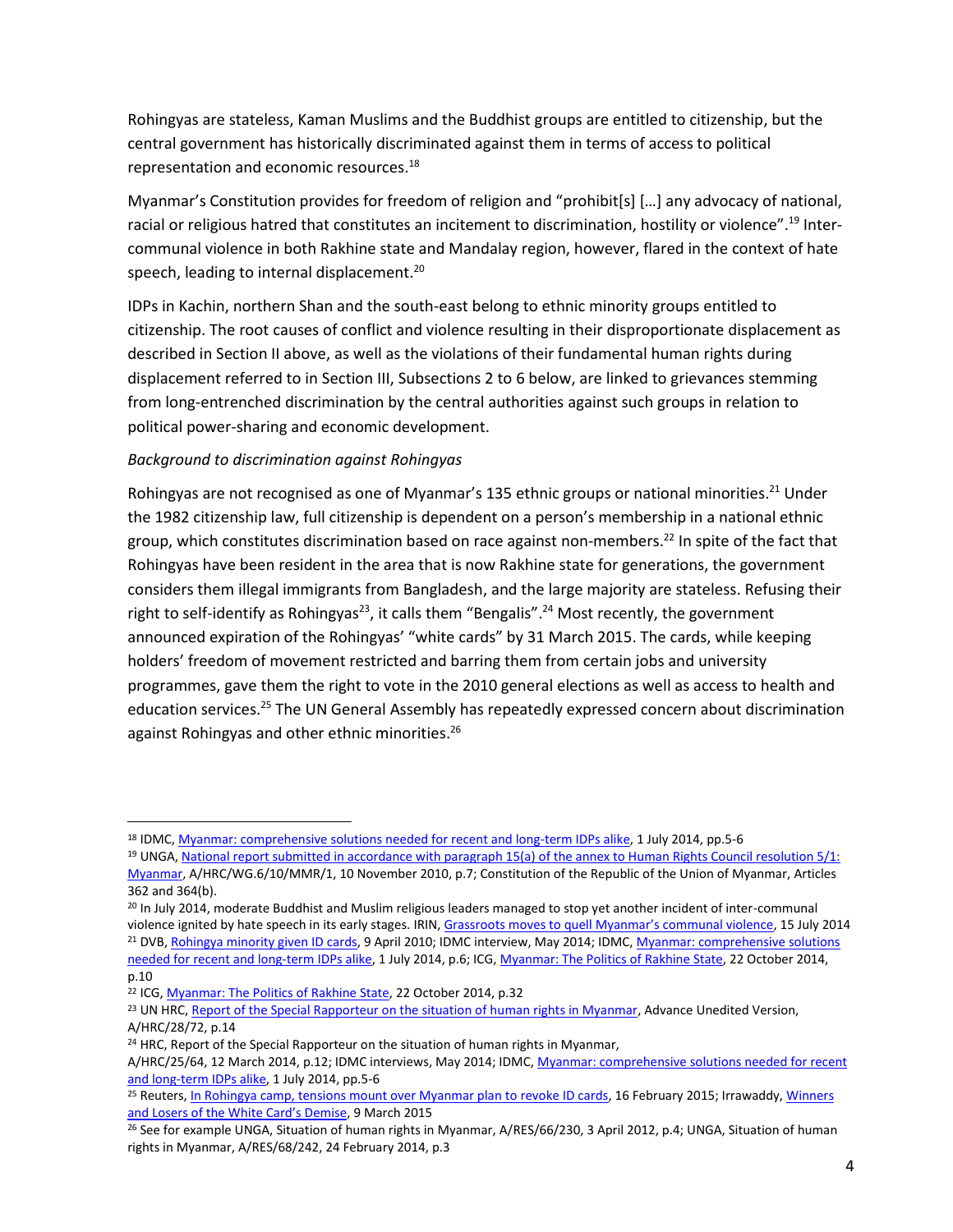#### *Discrimination during displacement*

In Rakhine state, IDPs belonging to the Rohingya and Maramargyi ethnic groups as well as displaced Kaman Muslims have also experienced discrimination during displacement, in contradiction with the Guiding Principles on Internal Displacement (GP).<sup>27</sup>

Discrimination against displaced Rohingyas is a manifestation of the long-standing discrimination they have endured even prior to displacement.

Displaced Maramargyi Buddhists have faced challenges obtaining identity documents because they physically resemble Rohingyas.<sup>28</sup> Displaced Rohingyas, Kaman Muslims and Maramargyi Buddhists have been worse off than displaced Rakhine Buddhists also in terms of freedom of movement, access to basic services, and durable solutions (see Section III, Subsections 2 to 6).

# *2. Right to life, liberty and security of person<sup>29</sup>*

IDPs experience threats to their life and physical security. In Rakhine, members of the security forces killed five IDPs and injured six in two separate incidents in June 2013.<sup>30</sup> In Kachin and northern Shan, IDPs are repeatedly forced to flee fighting close to their areas of refuge.<sup>31</sup> Anti-personnel mines and unexploded ordnance (UXO) further threaten IDPs' security, as do human trafficking, forced recruitment and sexual violence.<sup>32</sup> In January 2015, the *Tatmadaw* was reported to forcibly conscript IDPs and use them as human shields, in violation of the prohibition of the use of human shields under Customary IHL Rule 97.<sup>33</sup> In February 2015, two attacks on Myanmar Red Cross convoys during fighting between the *Tatmadaw* and the MNDAA injured humanitarian staff and endangered the provision of assistance to IDPs.<sup>34</sup>

### *3. Freedom of movement<sup>35</sup>*

According to UDHR Art. 13(1), "[e]veryone has the right to freedom of movement and residence within the borders of each state".<sup>36</sup> In Rakhine state, Muslim IDPs – including Rohingyas, most of whom are stateless, and Kaman Muslims, who do hold Myanmar citizenship – are confined to camps or villages in areas separate from those where Buddhists live. Local authorities do not allow them to leave except for

 $\overline{a}$ 

<sup>30</sup> [VOA,](http://www.voanews.com/content/three-rohingya-women-shot-dead-in-clash-with-burmese-police/1675889.html) 5 June 2013; ICG Crisis Watch, 1 July 2013; [Mizzima News,](http://www.mizzima.com/mizzima-news/rohingya-issues/item/9616-un-condemns-idp-camp-shootings-calls-for-urgent-action) 5 July 2013

<sup>34</sup> AFP[, Five wounded in second attack on aid vehicle in Myanmar,](http://reliefweb.int/report/myanmar/five-wounded-second-attack-aid-vehicle-myanmar) 22 February 2015

<sup>35</sup> (UDHR Art. 13(1); GP 14(2))

<sup>27</sup> GP 1, 2, 4, 18, 22 and 29

<sup>28</sup> Reuters, Persecution of Muslims in [Myanmar's Rakhine state traps Buddhist minority in limbo,](http://www.trust.org/item/20140619100213-znpkh/?source=fiTheWire) 7 July 2014; UNGA, [Situation](http://reliefweb.int/report/myanmar/report-special-rapporteur-situation-human-rights-myanmar-yanghee-lee-a69398)  [of human rights in Myanmar,](http://reliefweb.int/report/myanmar/report-special-rapporteur-situation-human-rights-myanmar-yanghee-lee-a69398) A/69/398, 23 September 2014, p.13; IDMC, [Myanmar: comprehensive solutions needed for](http://www.internal-displacement.org/south-and-south-east-asia/myanmar/2014/myanmar-comprehensive-solutions-needed-for-recent-and-long-term-idps-alike)  [recent and long-term IDPs alike,](http://www.internal-displacement.org/south-and-south-east-asia/myanmar/2014/myanmar-comprehensive-solutions-needed-for-recent-and-long-term-idps-alike) 1 July 2014, p.6

<sup>29</sup> (UDHR Art. 3; GC Common Article 3(1); GP 10 (1), 11 (1))

<sup>31</sup> OCHA, [Humanitarian situation deteriorates in Myanmar's southern Kachin state and northern Shan state](http://reliefweb.int/sites/reliefweb.int/files/resources/OCHA_Myanmar_Press_Release_16May2014.pdf), 16 May 2014; OCHA, [Humanitarian Bulletin Myanmar, Issue 8, 1-30 August 2014,](http://reliefweb.int/report/myanmar/humanitarian-bulletin-myanmar-issue-8-1-30-august-2014-enmy) 31 August 2014, p.2

<sup>32</sup> OCHA, [Myanmar: Humanitarian Bulletin, Issue 10: 1](http://reliefweb.int/report/myanmar/myanmar-humanitarian-bulletin-issue-10-1-31-december-2013) - 31 December 2013, 31 December 2013, pp.4, 5; WLB, Same impunity, [same pattern: Report of systematic sexual violence in Burma's ethnic areas](http://www.kachinwomen.com/publications/reports/119-same-impunity-same-pattern-report-of-systematic-sexual-violence-in-burmas-ethnic-areas.html), January 2014, p.1

<sup>33</sup> Irrawaddy[, Supplies Dwindling for Trapped Hpakant Villagers,](http://www.irrawaddy.org/burma/supplies-dwindling-trapped-hpakant-villagers.html) 23 January 2015; ICRC, [Rule 97. Human Shields,](https://www.icrc.org/customary-ihl/eng/docs/v1_rul_rule97) no date

<sup>&</sup>lt;sup>36</sup> This right can be limited for persons unlawfully present on a territory as far as the qualification of their stay as unlawful complies with international standards. This, however, is not the case for the qualification of Rohingya as illegal migrants in Myanmar.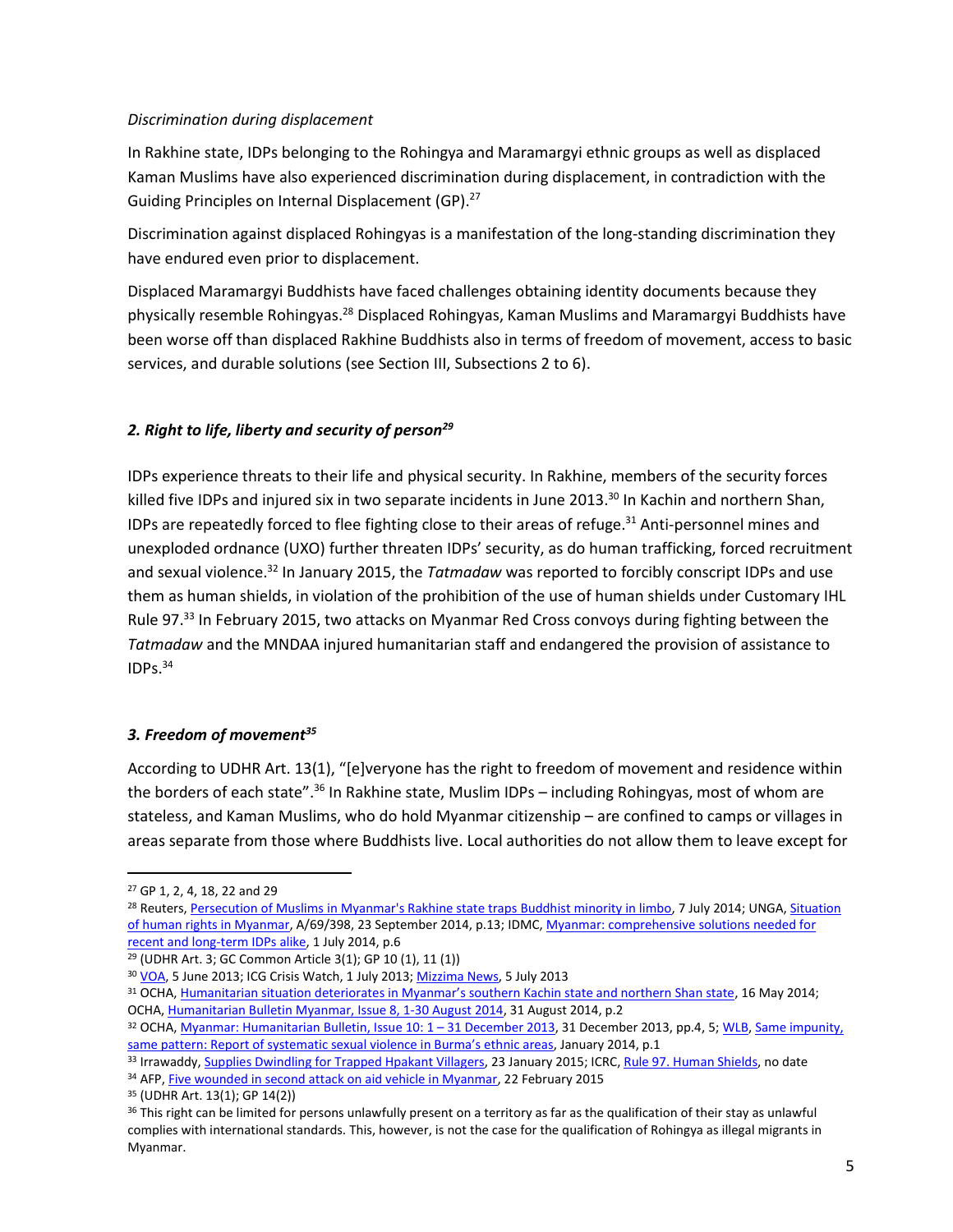medical emergencies.<sup>37</sup> Many had previously worked in Buddhist or mixed areas, but the violence and displacement of June and October 2012 and their subsequent confinement cut them off from markets and other livelihood opportunities.<sup>38</sup> This policy contradicts UDHR Art. 13(1) as well as GP 14(2), which provides that IDPs "have the right to move freely in and out of camps or other settlements."<sup>39</sup>

During 2014 the government drafted the Rakhine State Action Plan, which includes measures to assist IDPs in camps, while providing also for their permanent relocation to new sites and the delivery of relief in relocation sites. It is not clear if the IDPs' right to freedom of movement will be respected in case of relocation, as the Plan potentially discriminates against Muslim IDPs and enforces a permanent separation of the Buddhist and Muslim communities.<sup>40</sup> As it is based on citizenship rights, the Plan further discriminates against most IDPs in Rakhine state since they are stateless, leaving them once again in a legal limbo.

In addition, the Plan provides for a programme to verify the citizenship of Rohingyas, requiring them to identify as "Bengalis" or "Kaman", with no possibility to identify as "Rohingyas". <sup>41</sup> But even the 209 displaced households who received either full or naturalised citizenship during the piloting of the programme in Myebon township in September 2014 were still not allowed to leave their camp as of December.<sup>42</sup> Furthermore, should this programme be carried out throughout Rakhine state, it remains unclear whether IDPs and others refusing to identify as "Bengalis" or who do not meet the conditions of the 1982 citizenship law will be moved to detention camps and/or be deported from Myanmar, as provided for in an earlier draft of the Rakhine State Action Plan.<sup>43</sup>

In the south-east, IDPs who were previously confined to government-controlled relocation sites now enjoy their right to freedom of movement in some areas since bilateral ceasefires have been concluded, which has also opened up the possibility for return.<sup>44</sup>

### *4. The right to an adequate standard of living<sup>45</sup>*

 $\overline{a}$ 

In Rakhine state, Muslim IDPs are living in dilapidated and overcrowded shelters. The situation is particularly urgent in advance of the rainy season, which starts in late May. These IDPs also have very

<sup>37</sup> RI[, Myanmar: Act Immediately to Protect Displaced People's Rights,](http://refugeesinternational.org/policy/field-report/myanmar-act-immediately-protect-displaced-peoples-rights) 17 March 2014; IDMC interview, June 2014; UNGA, Situation of human rights in Myanmar, A/69/398, 23 September 2014, p.13; ICG[, Myanmar: The Politics of Rakhine State,](http://www.crisisgroup.org/en/regions/asia/south-east-asia/myanmar/261-myanmar-the-politics-of-rakhine-state.aspx) 22 October 2014, p.23; UN HRC[, Report of the Special Rapporteur on the situation of human rights in Myanmar,](http://www.ohchr.org/EN/HRBodies/HRC/RegularSessions/Session28/Documents/A_HRC_28_72_en.doc) Advance Unedited Version, A/HRC/28/72, pp.12, 13

<sup>38</sup> OCHA, [Myanmar: Humanitarian Bulletin, Issue 08: 1](http://reliefweb.int/report/myanmar/myanmar-humanitarian-bulletin-issue-08-1-%E2%80%93-30-september-2013-enmy) – 30 September 2013, 30 September 2013, p.2; OCHA[, Myanmar:](http://reliefweb.int/report/myanmar/myanmar-humanitarian-bulletin-issue-10-1-31-december-2013)  [Humanitarian Bulletin, Issue 10: 1](http://reliefweb.int/report/myanmar/myanmar-humanitarian-bulletin-issue-10-1-31-december-2013) – 31 December 2013, 31 December 2013, p.1; IDMC interview, March 2014

<sup>&</sup>lt;sup>39</sup> It also constitutes discrimination because it is based on IDPs' collective identity as Muslims, in contradiction to UDHR Art. 2.

<sup>&</sup>lt;sup>40</sup> ICG[, Myanmar: The Politics of Rakhine State,](http://www.crisisgroup.org/en/regions/asia/south-east-asia/myanmar/261-myanmar-the-politics-of-rakhine-state.aspx) 22 October 2014, pp.34-35; Myanmar Times, Action Plan being 'reviewed': [government,](http://www.mmtimes.com/index.php/national-news/12754-rakhine-action-plan-in-line-for-amendments.html) 9 January 2015

<sup>&</sup>lt;sup>41</sup> ICG[, Myanmar: The Politics of Rakhine State,](http://www.crisisgroup.org/en/regions/asia/south-east-asia/myanmar/261-myanmar-the-politics-of-rakhine-state.aspx) 22 October 2014, p.34

<sup>42</sup> ICG[, Myanmar: The Politics of Rakhine State,](http://www.crisisgroup.org/en/regions/asia/south-east-asia/myanmar/261-myanmar-the-politics-of-rakhine-state.aspx) 22 October 2014, pp.21, 22, 32; Myanmar Times, Citizenship pilot postponed in [Myebon,](http://www.mmtimes.com/index.php/national-news/12112-citizenship-pilot-postponed-in-myebon.html) 31 October 2014; DVB, [Citizenship verification programme pilots in Arakan displacement camps,](https://www.dvb.no/news/citizenship-verification-programme-pilots-in-arakan-displacement-camps-burma-myanmar/41559) 16 June 2014; Mizzima, *['I have not been able to leave the camp since the ceremony'](http://www.mizzima.com/opinion/features/item/15448-i-have-not-been-able-to-leave-the-camp-since-the-ceremony/15448-i-have-not-been-able-to-leave-the-camp-since-the-ceremony)*, 2 December 2014

<sup>43</sup> ICG[, Myanmar: The Politics of Rakhine State,](http://www.crisisgroup.org/en/regions/asia/south-east-asia/myanmar/261-myanmar-the-politics-of-rakhine-state.aspx) 22 October 2014, p.34

<sup>44</sup> UNHCR[, Forced Migration and the Myanmar Peace Process,](http://reliefweb.int/report/myanmar/forced-migration-and-myanmar-peace-process) 28 February 2015, p.20

<sup>45</sup> Including access to food (UDHR Art. 25(1); CRC Art. 24 (2c); GP 18(2a)); water and sanitation (UDHR Art. 25(1); CRC Art. 24 (2c); CEDAW Art. 14 (2h); GP 18(1), 18(2a)); healthcare (UDHR Art. 25.1; CRC Art. 24(1); CEDAW Art. 12; GP 18(2d), 19); housing (UDHR Art. 25.1; CRC Art. 27(3); CEDAW Art. 14(2h); GP 18(2b); Principles on Housing and Property Restitution for Refugees and Displaced Persons ("Pinheiro Principles"), Principle 8).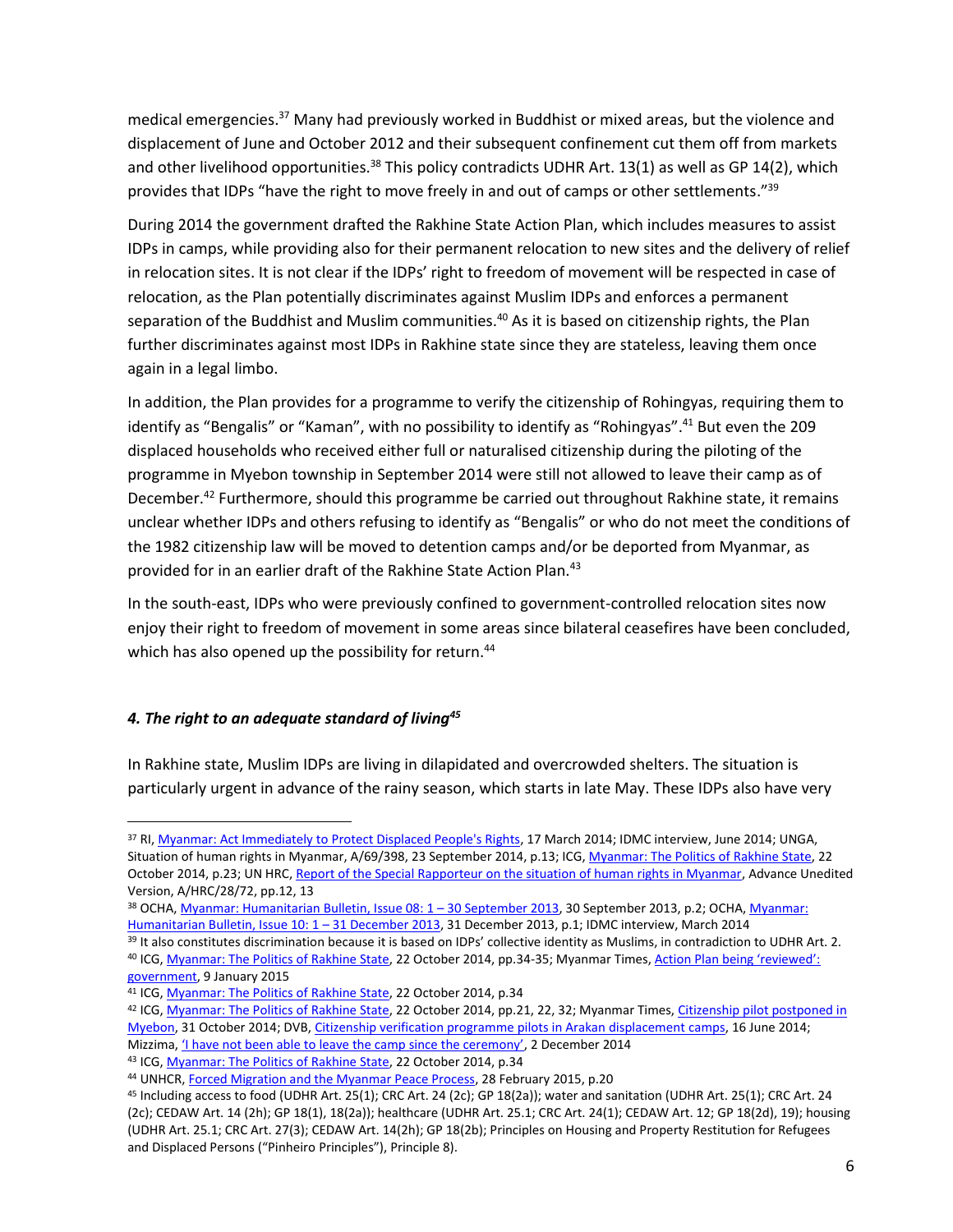limited access to food, water, sanitation and healthcare, in particular emergency medical care and treatment of preventable diseases. Lack of freedom of movement and restrictions on humanitarian access have made this situation worse. <sup>46</sup> Displaced Maramargyi Buddhists also continue to live in temporary shelters damaged by wear and tear.<sup>47</sup>

In Kachin and northern Shan states, IDPs, especially those in areas under rebel control, have difficulty accessing food, water and sanitation as well as healthcare, as humanitarian access for international organisations is limited and local actors have little support capacity.<sup>48</sup> Shelter is a major concern, as many dwellings are more than two years old and are in need of repair, while makeshift shelters in areas out of reach for humanitarian actors are at risk of collapsing. Overcrowding is also a problem.<sup>49</sup>

# *5. Children's rights<sup>50</sup>*

 $\overline{a}$ 

CRC Art. 7(1) obliges the State party to ensure that children are registered immediately after birth and provides for newborn children's right to have a nationality. Art. 7(2) states that the State party has a particular obligation to implement this provision in cases where newborn children are at risk of becoming stateless.<sup>51</sup> However, Rohingya children including those born to displaced parents are not granted Myanmar citizenship. What is more, having imposed a limit of two children per family for stateless Rohingya in Rakhine state, Myanmar authorities only register as temporary residents the first two children in each family, and this under the discriminatory label "Bengali", leaving any additional children not only stateless, but also without registration. 52

Under CRC Art. 27(3) the State party has a secondary obligation to make sure children under its jurisdiction enjoy the right to an adequate standard of living, in particular in terms of nutrition, clothing and housing, if their parents are unable to do so. Given that displaced parents in Rakhine as well as Kachin/northern Shan lack access to nutritious food, chronic malnutrition is widespread among displaced children in these areas, increasing their risk of infection and impeding their physical and cognitive development. 53

<sup>46</sup> OCHA, [UN deputy humanitarian chief calls for greater humanitarian access to people affected by](http://reliefweb.int/report/myanmar/un-deputy-humanitarian-chief-calls-greater-humanitarian-access-people-affected) conflict and inter-communal [violence in Myanmar,](http://reliefweb.int/report/myanmar/un-deputy-humanitarian-chief-calls-greater-humanitarian-access-people-affected) 13 June 2014, p.1; HRC, Report of the Special Rapporteur on the situation of human rights in Myanmar, [Tomás Ojea Quintana \(A/HRC/25/64\),](http://reliefweb.int/report/myanmar/report-special-rapporteur-situation-human-rights-myanmar-tom-s-ojea-quintana-ahrc2564) 12 March 2014, p.12; UNGA, Situation of human rights in Myanmar, A/69/398, 23 September 2014, pp.12-13

<sup>47</sup> Reuters[, Persecution of Muslims in Myanmar's Rakhine state traps Buddhist minority in limbo,](http://www.trust.org/item/20140619100213-znpkh/?source=fiTheWire) 7 July 2014; UNGA, [Situation](http://reliefweb.int/report/myanmar/report-special-rapporteur-situation-human-rights-myanmar-yanghee-lee-a69398)  [of human rights in Myanmar](http://reliefweb.int/report/myanmar/report-special-rapporteur-situation-human-rights-myanmar-yanghee-lee-a69398)

<sup>48</sup> IDMC[, Myanmar: comprehensive solutions needed for recent and long-term IDPs alike,](http://www.internal-displacement.org/south-and-south-east-asia/myanmar/2014/myanmar-comprehensive-solutions-needed-for-recent-and-long-term-idps-alike) 1 July 2014, pp.12, 14

<sup>49</sup> OCHA, [Myanmar: Cross-line aid mission reaches isolated communities in Kachin,](http://www.unocha.org/top-stories/all-stories/myanmar-cross-line-aid-mission-reaches-isolated-communities-kachin) 13 March 2014; IRIN, Bleak outlook for [96,000 Kachin IDPs three years on,](http://www.irinnews.org/report/100138/bleak-outlook-for-96-000-kachin-idps-three-years-on) 27 May 2014

 $50$  Including the rights to birth registration and prevention of statelessness (CRC Art. 7(1) and (2)); an adequate standard of living (CRC Art. 27); and to education (UDHR Art. 26; CRC Art. 28(1); CEDAW Art. 10; GP 23).

<sup>&</sup>lt;sup>51</sup> See also UN HRC, [Report of the Special Rapporteur on the situation of human rights in Myanmar,](http://www.ohchr.org/EN/HRBodies/HRC/RegularSessions/Session28/Documents/A_HRC_28_72_en.doc) Advance Unedited Version, A/HRC/28/72, p.15

<sup>&</sup>lt;sup>52</sup> IRIN, **[Activists call for review of Myanmar's citizenship law](http://www.irinnews.org/report/97966/activists-call-for-review-of-myanmar-s-citizenship-law)**, 3 May 2013

<sup>53</sup> UNICEF[, Myanmar Appeal,](http://www.unicef.org/appeals/files/Final_HAC_2015_Myanmar.pdf) 24 January 2015; OCHA[, Myanmar Humanitarian Response Plan 2015,](http://reliefweb.int/report/myanmar/myanmar-humanitarian-response-plan-2015) 12 December 2014, p.22; Irrawaddy[, Rohingya Children in Burma Camps Going Hungry,](http://www.irrawaddy.org/burma/rohingya-children-burma-camps-going-hungry.html) 9 August 2014; Irrawaddy, [Unicef Highlights Plight of Burma's](http://www.irrawaddy.org/burma/unicef-highlights-plight-burmas-idps-vulnerable-children.html)  [IDPs, Vulnerable Children,](http://www.irrawaddy.org/burma/unicef-highlights-plight-burmas-idps-vulnerable-children.html) 2 April 2014; Plan International[, Chronic malnutrition among displaced children in Myanmar,](http://www.trust.org/item/20140221125342-qt314/?source=search) 21 February 2014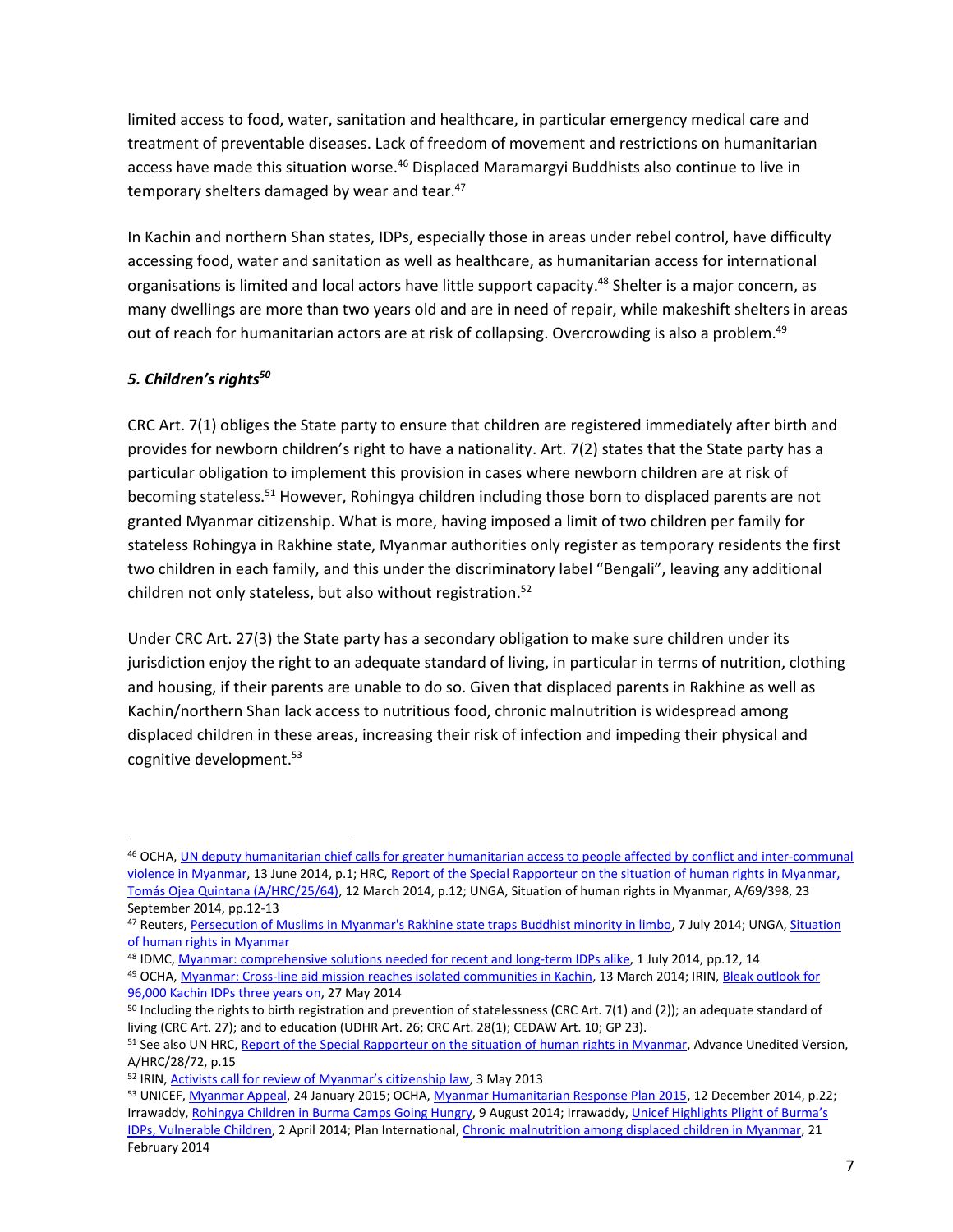Nor are internally displaced children in Rakhine, Kachin and northern Shan able to fully enjoy their right to education. Displaced Muslim children and youth in Rakhine have little or no access to formal education, since they are not allowed to leave the camps. In 2013, only seven per cent of displaced children of secondary school age were attending school. 54

In Kachin and northern Shan, schools in KIA-controlled areas lack funding and are overcrowded. Conflict has forced some to close, leaving those still open struggling to cope with the education needs of both local and displaced children. When fighting erupted again in June 2011, the central government stopped recognising exams taken at schools in KIA-controlled areas.<sup>55</sup>

# *6. Durable solutions<sup>56</sup>*

Anecdotal evidence suggests that in the south-east, some IDPs have already achieved durable solutions by integrating locally or returning to their places of origin, and that others are in the process of doing so.<sup>57</sup> As local ceasefire agreements have been reached, the decreased fighting has given IDPs and others greater freedom of movement, making it easier for them to farm and sell their produce on local markets. In many areas, however, both *Tatmadaw* soldiers and armed members of NSAGs remain present, and in contested areas their presence has even increased.<sup>58</sup> In addition, new clashes in September 2014 in Kayin state between the Democratic Karen Benevolent Army (DKBA), an NSAG, on the one hand and the *Tatmadaw* and Border Guard Force on the other forced 2,000 people to flee.<sup>59</sup>

In parallel with the implementation of local ceasefires, completion of the national ceasefire and peace process is a precondition for IDPs in Kachin, northern Shan and the south-east to reach durable solutions. Negotiations have progressed slowly, however, and it is unlikely that there will be a major breakthrough prior to nationwide elections later in 2015.<sup>60</sup>

As fighting continues in Kachin and northern Shan, IDPs have been forced to flee repeatedly and are far from achieving durable solutions. Given the limited humanitarian assistance they receive, some have returned prematurely to insecure areas to tend to their land and livestock, or to pick up their

 $\overline{a}$ 

<sup>54</sup> OCHA, [Myanmar: Humanitarian Bulletin, Issue 08: 1](http://reliefweb.int/report/myanmar/myanmar-humanitarian-bulletin-issue-08-1-%E2%80%93-30-september-2013-enmy) – 30 September 2013, 30 September 2013, p.3; [OCHA](http://reliefweb.int/report/myanmar/myanmar-humanitarian-bulletin-issue-10-1-31-december-2013) OCHA[, Myanmar:](http://reliefweb.int/report/myanmar/myanmar-humanitarian-bulletin-issue-10-1-31-december-2013)  [Humanitarian Bulletin, Issue 10: 1](http://reliefweb.int/report/myanmar/myanmar-humanitarian-bulletin-issue-10-1-31-december-2013) – 31 December 2013, 31 December 2013, p.3

<sup>55</sup> IRIN, [Education takes a hit in Myanmar's Kachin State](http://www.irinnews.org/report/97899/education-takes-a-hit-in-myanmar-s-kachin-state), 23 April 2013

<sup>56</sup> GP 28

<sup>57</sup> Peace Donor Support Group, **Desktop Review of Needs and Gaps in Conflict-Affected Parts of Myanmar**, 22 April 2013, pp.10, 13, 14, 37; IDMC interviews, May 2014

<sup>58</sup> TBC[, Protection and security concerns in South East Burma/Myanmar,](http://reliefweb.int/report/myanmar/protection-and-security-concerns-south-east-burma-myanmar) 6 November 2014, p.1; TBC[, Poverty, displacement](http://reliefweb.int/report/myanmar/poverty-displacement-and-local-governance-south-east-burma-myanmar)  [and local governance in South East Burma / Myanmar,](http://reliefweb.int/report/myanmar/poverty-displacement-and-local-governance-south-east-burma-myanmar) 1 November 2013, pp.4, 10, 18; UNHCR, Forced Migration and the [Myanmar Peace Process,](http://reliefweb.int/report/myanmar/forced-migration-and-myanmar-peace-process) 28 February 2015, p.5

<sup>59</sup> Karen Rivers Watch, [Afraid to Go Home: Recent Violent Conflict and Human Rights Abuses in Karen State,](http://kesan.asia/index.php/resources/publications-media/reports/viewdownload/4-reports/156-afraid-to-go-home-recent-violent-conflict-and-human-rights-abuses-in-karen-state) 6 November 2014, pp.2, 7, 11-12

 $60$  On 12 February 2015, President Thein Sein and representatives of four NSAGs signed a Deed of Commitment for Peace and Reconciliation, which commits its signatories to sign the nationwide ceasefire agreement. Straits Times[, Peace talks amid](http://www.nationmultimedia.com/aec/Peace-talks-amid-doubts-30255484.html)  [doubts,](http://www.nationmultimedia.com/aec/Peace-talks-amid-doubts-30255484.html) 9 March 2015; UNHCR, [Forced Migration and the Myanmar Peace Process,](http://reliefweb.int/report/myanmar/forced-migration-and-myanmar-peace-process) 28 February 2015, p.11; Shan Herald Agency for News[, Deed of Commitment for Peace and Reconciliation,](http://english.panglong.org/deed-of-commitment-for-peace-and-reconciliation/) 18 February 2015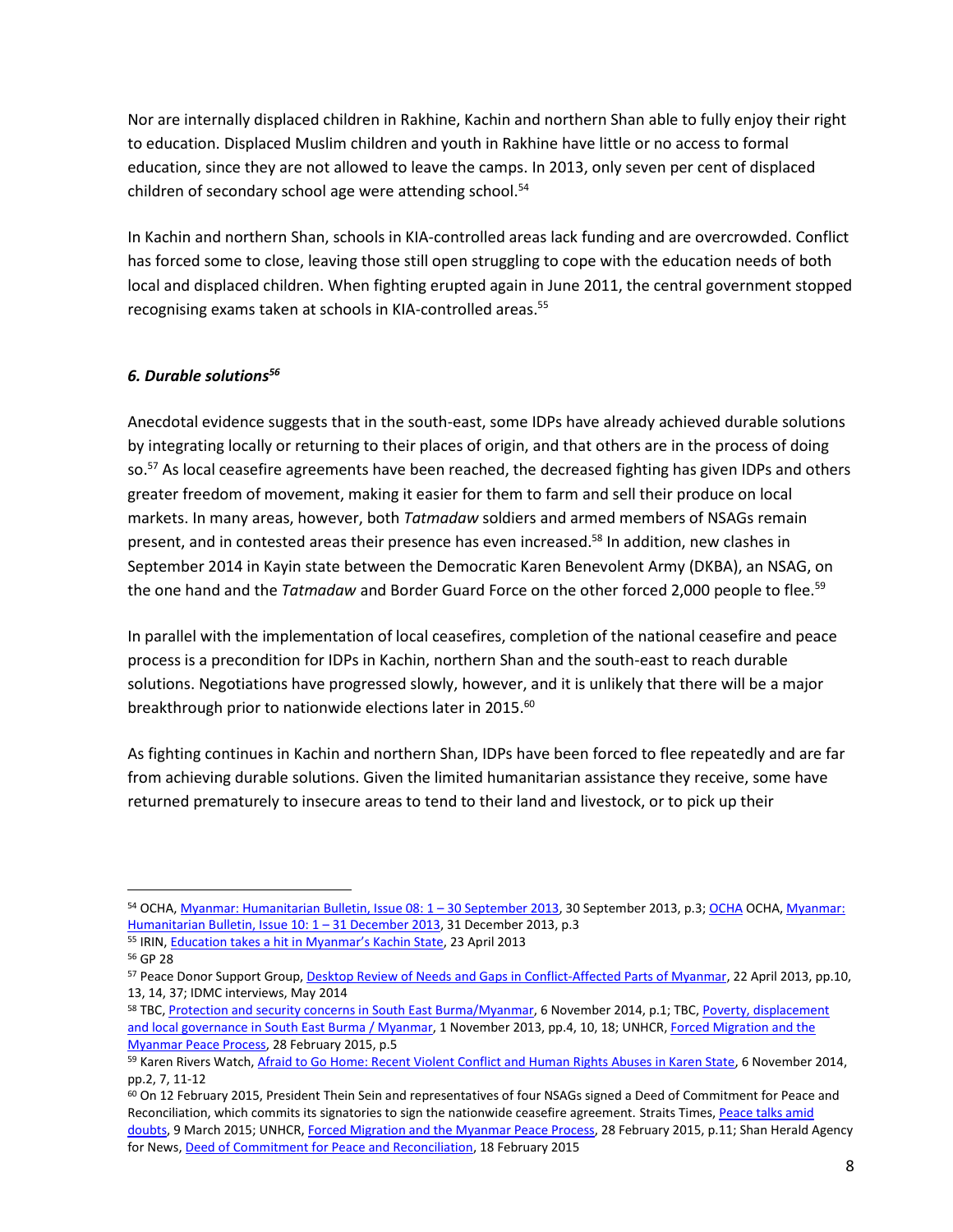belongings. Many found that the *Tatmadaw* had destroyed or confiscated their property and possessions.<sup>61</sup>

In some areas of Kachin and northern Shan the *Tatmadaw* has given IDPs' land over to agribusinesses. As many IDPs do not have documentary proof of their ownership or tenancy rights, they have little chance of recovering it or obtaining compensation.<sup>62</sup> Myanmar's 2012 laws on land unfortunately facilitate land grabbing as they do not recognise customary land ownership, which is common in IDPs' areas of origin in the south-east as well as Kachin and northern Shan.<sup>63</sup> The draft Land Use Policy currently on the table does not go far enough to remedy this.<sup>64</sup>

Contamination with anti-personnel landmines and unexploded ordnance is an important obstacle to durable solutions in the south-east as well as Kachin and northern Shan, as it will likely prevent many IDPs and refugees from returning for a number of years.<sup>65</sup> Fewer landmines have reportedly been laid in recent years, but clearance has so far been slow.<sup>66</sup> In Kayah state, for example, clearance operations had still not begun as of July 2014.<sup>67</sup>

In Rakhine state, Rohingyas and other Muslims displaced by inter-communal violence in 2012 have not been allowed to leave their camps or villages, and have thus been unable to return and rebuild and their destroyed homes.<sup>68</sup>

### **IV. Recommendations to the Government of Myanmar**

**To address immediate concerns:**

**1. Protect IDPs' physical security, including by prohibiting their forced recruitment and use as human shields, and – if reports of such acts are confirmed – by prosecuting those responsible.**

**2. Lift all restrictions on the right to freedom of movement for IDPs, and ensure the unconditional respect for this right, including for all IDPs in Rakhine state.** 

<sup>66</sup> Peace Donor Support Group, **Desktop Review of Needs and Gaps in Conflict-Affected Parts of Myanmar**, 22 April 2013, pp.13, 28; IRIN[, Myanmar: Demining moves](http://www.irinnews.org/report/96611/myanmar-demining-moves-a-step-closer) a step closer, 22 October 2012; IRIN, [Myanmar's landmines hinder return of displaced](http://www.irinnews.org/report/97768/myanmar-s-landmines-hinder-return-of-displaced), 3 April 2013; [Landmine and Cluster Munition Monitor,](http://www.the-monitor.org/index.php/cp/display/region_profiles/theme/2870) last updated 17 November 2014; The Economist, Politically explosive: The [failure to clear landmines casts doubt on Myanmar's peace processes](http://www.economist.com/news/asia/21581775-failure-clear-landmines-casts-doubt-myanmars-peace-processes-politically-explosive), 13 July 2013; HRC, Report of the Special Rapporteur on [the situation of human rights in Myanmar, Tomás Ojea Quintana \(A/HRC/25/64\),](http://reliefweb.int/report/myanmar/report-special-rapporteur-situation-human-rights-myanmar-tom-s-ojea-quintana-ahrc2564) 12 March 2014, p.16

<sup>67</sup> IRIN, C[easefire but no demining in Myanmar's Kayah State](http://www.irinnews.org/report/100404/ceasefire-but-no-demining-in-myanmar-s-kayah-state), 25 July 2014

 $\overline{a}$ 

<sup>61</sup> HRW, ["Untold Miseries": Wartime Abuses and Forced Displacement in Burma's Kachin State](http://www.hrw.org/reports/2012/03/20/untold-miseries), 20 March 2012, pp.10, 16 <sup>62</sup> IDMC interviews, May 2014

<sup>63</sup> UNHCR[, Forced Migration and the Myanmar Peace Process,](http://reliefweb.int/report/myanmar/forced-migration-and-myanmar-peace-process) 28 February 2015, p.22-24

<sup>&</sup>lt;sup>64</sup> TNI, [Customary Land tenure and rotation fallow Farming System must be Recognized and Protected Legally,](http://www.tni.org/pressrelease/customary-land-tenure-and-rotation-fallow-farming-system-must-be-recognized-and?context=70443) 15 February 2015

 $65$  OCHA, Myanmar: Humanitarian Bulletin, Issue  $10:1-31$  December 2013, 31 December 2013, p.4; The Economist, Politically explosive: The failu[re to clear landmines casts doubt on Myanmar's peace processes](http://www.economist.com/news/asia/21581775-failure-clear-landmines-casts-doubt-myanmars-peace-processes-politically-explosive), 13 July 2013; [Landmine and Cluster](http://www.the-monitor.org/index.php/cp/display/region_profiles/theme/2873)  [Munition Monitor,](http://www.the-monitor.org/index.php/cp/display/region_profiles/theme/2873) last updated 17 November 2014; UPI[, Myanmar polluted with land mines,](http://www.upi.com/Top_News/Special/2013/04/03/Myanmar-polluted-with-land-mines/UPI-60071364996910/) 3 April 2013

<sup>68</sup> IDMC interview, March 2014